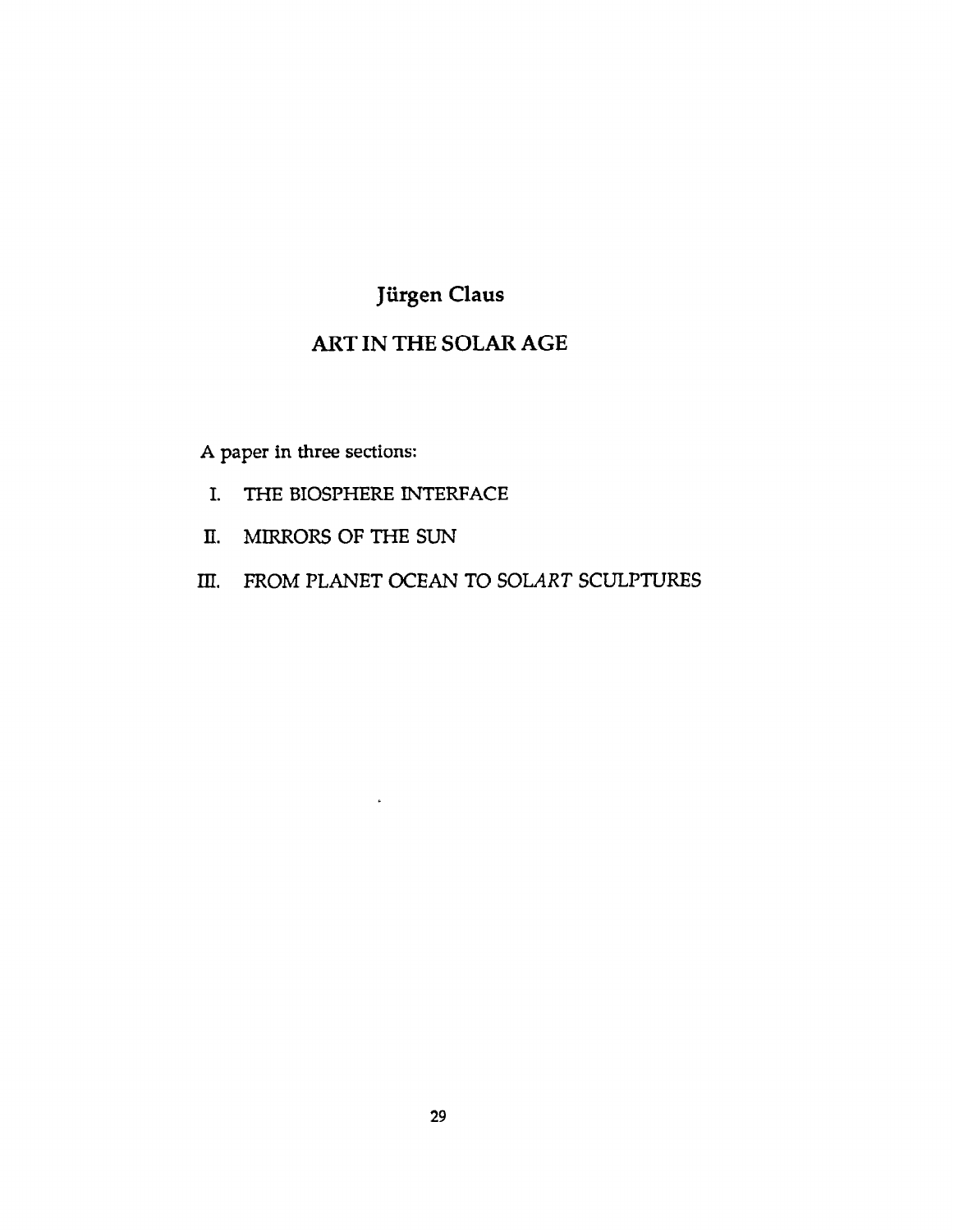

Jürgen Claus Sun Sculpture project, 1986

 $\bar{\mathbf{v}}$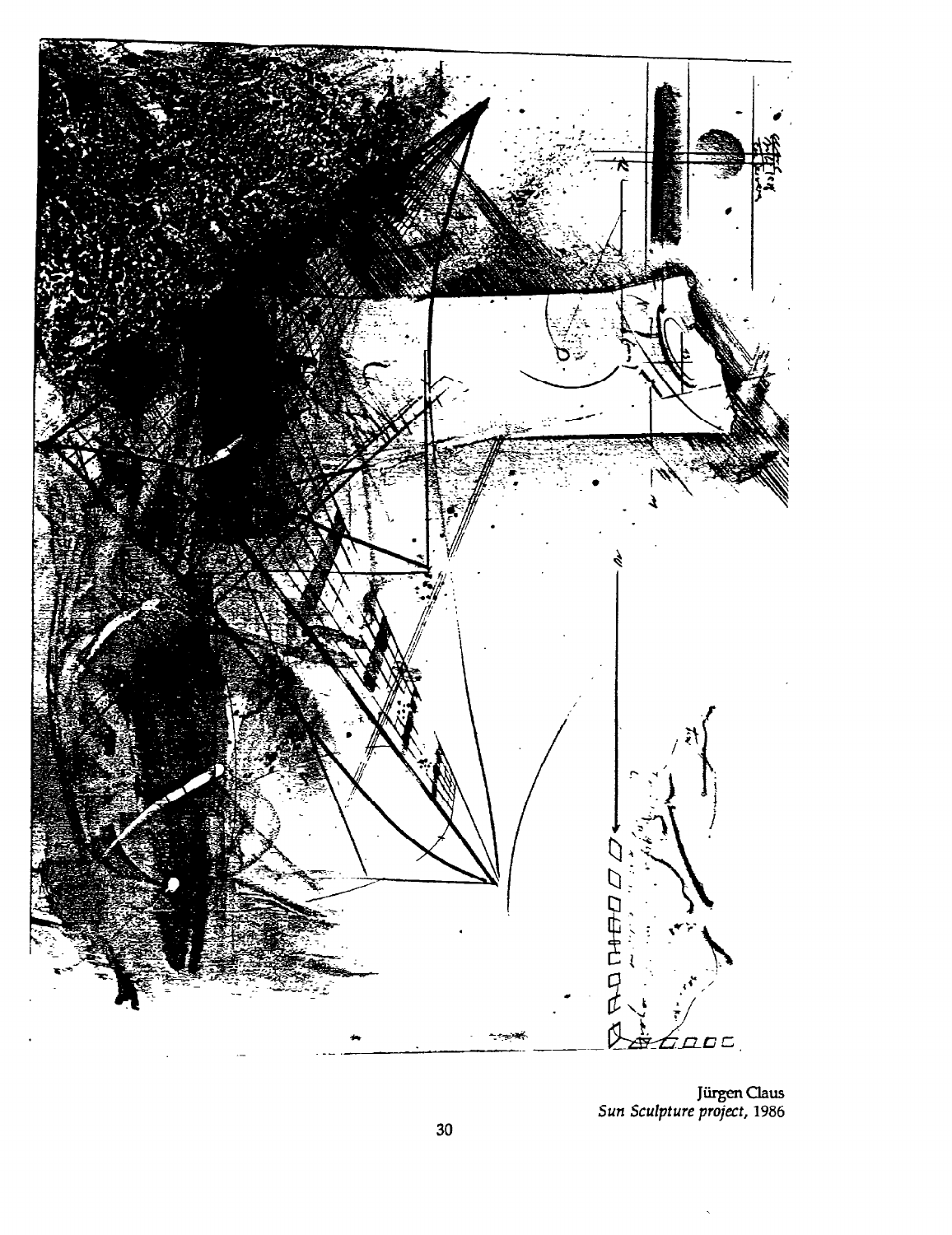# THE BIOSPHERE INTERFACE

## Some regards on visual arts in the Solar Age

I

The quest for a Solar Age is defined by a general change in ecological consciousness, by declining resources of non-renewable energies, by the extreme increase in global and local pollution, by a strong demand for decentralization in political as well as energy decisions, by the rising demand of the underpriviledged three quarters of the world to participate in a higher quality of living.

This quest for change cannot be based on traditional, non-renewable energies. The Solar Age in this respect is defined by a new policy of installing and using technologies that harvest the sun's radiation in a more direct way.

But: All plans for reforming our energy situation must be put into practice now, to be fully effective in  $2025$ . (I just focus on the first quarter of the next millenium.) The estimated 10 Billion people in 2025 cannot live a human life on our present Western standards of energy consumption. This is far more than a technical problem and this is why I am talking about a new definition of art in the and for the Solar Age. A loosly connected group of artists today are fully aware of the necessary changes in contributing to new solutions, new materials and new strategies for an Art in the Solar Age.

The aim of The Solart Global Network which I'm preparing for 1995, is to bring some of these artist together in working with outdoor solar artworks. These might be outdoor holograms, light work depending on direct use of solar power, reflection of Sun light etc. Highlights of this Solar Festival are positioned on different parts of the Planet in July and August 1995. Every artist works in her/his own autonomy, sharing a common catalogue and a common film & video documentation of the events. Exhibitions are planned to show the resulting art works and their documentation. Network, for me, means a value-oriented networking of people who share the same vision of the Solar Age. Technology is used at the most advanced level but only to strengthen the underlying values of a critical and creative redefinition of art in the Biosphere.

II

The second point which I want to make is that the change towards a Solar Age has to stabilize our civilizations. In doing so it must be a cultural one. Ecological stability, which is the aim towards the beginning of the new millenium, must rely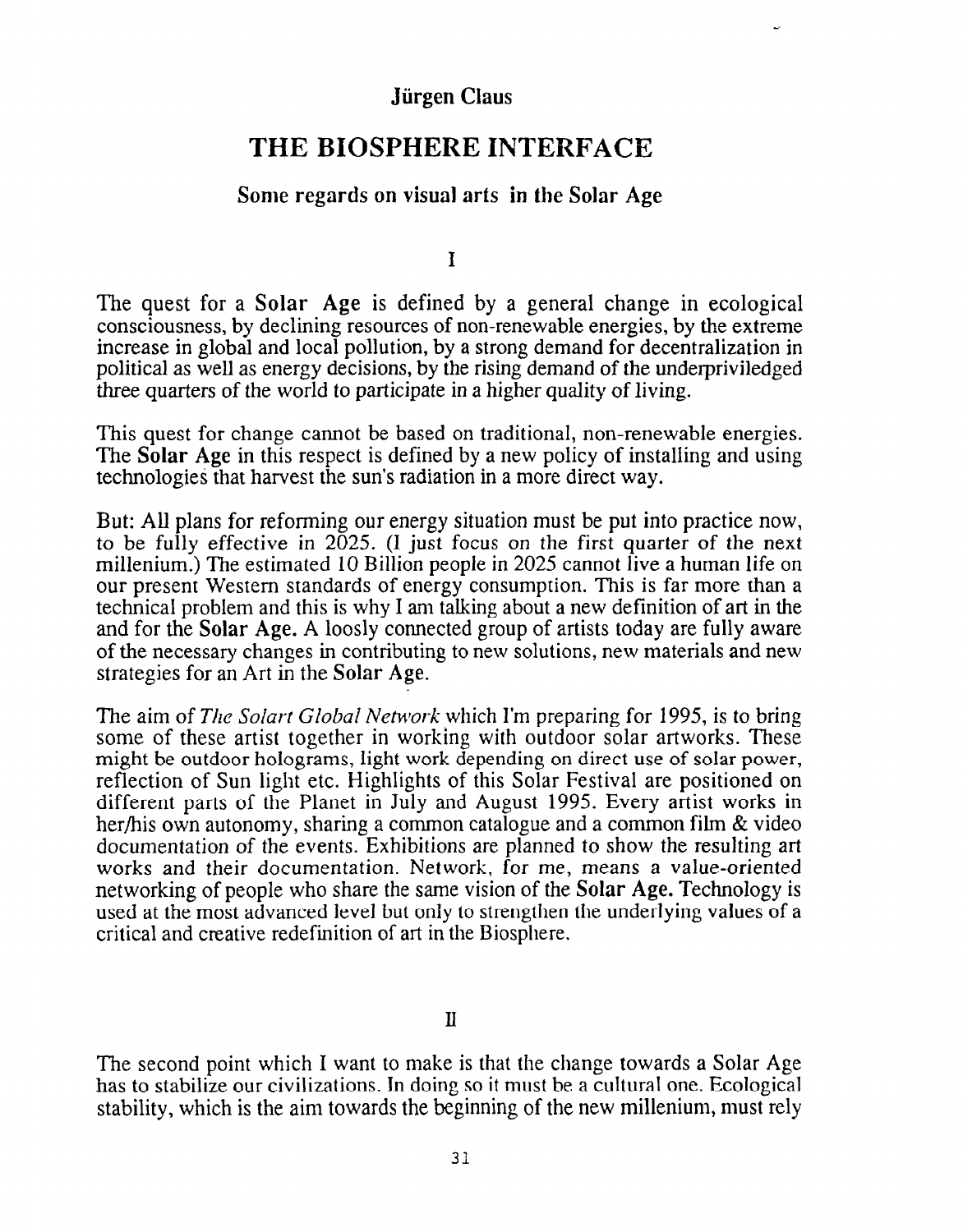on cultural change to be seriously anchored within the different societies of our Planet. So we have to evaluate or re-evaluate the educational ground for advanced visual studies.

It was Jeremy Riffkin, author of *Biosphere Politics*, who, in his book *Entropy: A* New World View, 1980, postulated a new definition of education in the Solar Age. This includes a reduction of the flows of information and energy. Instead of an expanding storage of data, it is their interconnection, which counts, the flow of interrelated phenomena which the student has to evaluate. Istrongly belief that the study of natural systems strengthen our creative understanding. It enables the student to create the most advanced biotechnological systems. And: It is within the very heart of art history that we can find supporting ideas of correlated systems.

Industrial ecology, which goes along with environmental stability, aims at an environmental design and environmentally sustainable technologies with nature call it "biotechnique" design (Frederik Kiesler, 1938), "biomorphic" design (Victor Papanek, 1984), "biomimetic" design (Harden B.C.Tibbs, 1991) or, as I prefer to call it, Art in the Solar Age, Biospheric Art.

#### Ill

Art is part of the continous critical, as well as creative reflection of our life within the Biosphere. The *Biosphere concept* regards living matter in its entirety as the domain for the accumulation and transformation of the sun energy. Is art able to share this concept of all living matter? My answer is, that advanced visual studies should be directed towards these goals:

1. The study of the Biosphere, which is more than the study of ecology. Vladimir Vernadsky, one of the fathers of the concept, established "a gestalt view of the Biosphere as a solar, terraqueous being".<sup>1</sup> As art is deeply connected with the creation of Gestalt, we may talk about "Gestalt technology", as I suggested for the 1984 exhibition Art and Technology in Bonn, Germany. Gestalt is, since Goethe, deeply connected with the idea and process of morphology. In constrast to the machine-oriented approach of information technology, Gestalt technology embraces human perception and creation.

2. The agenda for teaching and learning advanced visual studies should integrate the theoretical innovations which occured in the last two decades. Among those theories I would count the morphogenetic field (Rupert Sheldrake), the holisticholographic universe (David Bohm, Stanislaf Grof) and others.

3. Another topic and goal of art education is the re-valuation of what art history means for the *Biosphere Interface*. Probably we have to go back into the 'deep

٦

<sup>&</sup>lt;sup>1</sup> Dorion Sagan, Biospheres (New York:McGraw-Hill, 1990), p.42.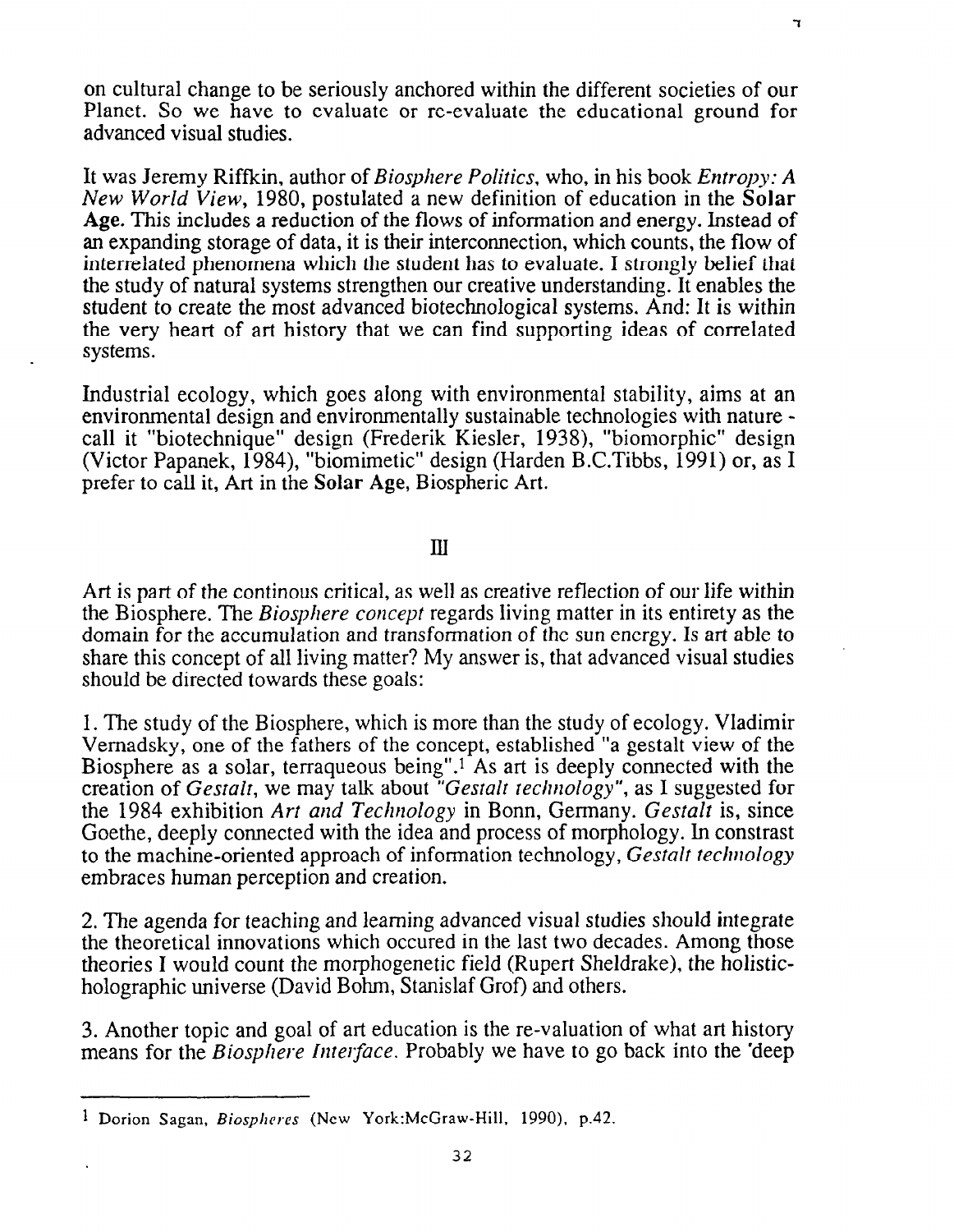time' of art, leaving aside the narrowing views of 'modem' art, but not towards a random 'post-modem' everything goes, but towards values. Values in the visual arts are maybe less superficially detected than in medical education or in direct ecological activities. But indeed they relate every work of art with human perception of the world.

 $\boldsymbol{\mathcal{S}}$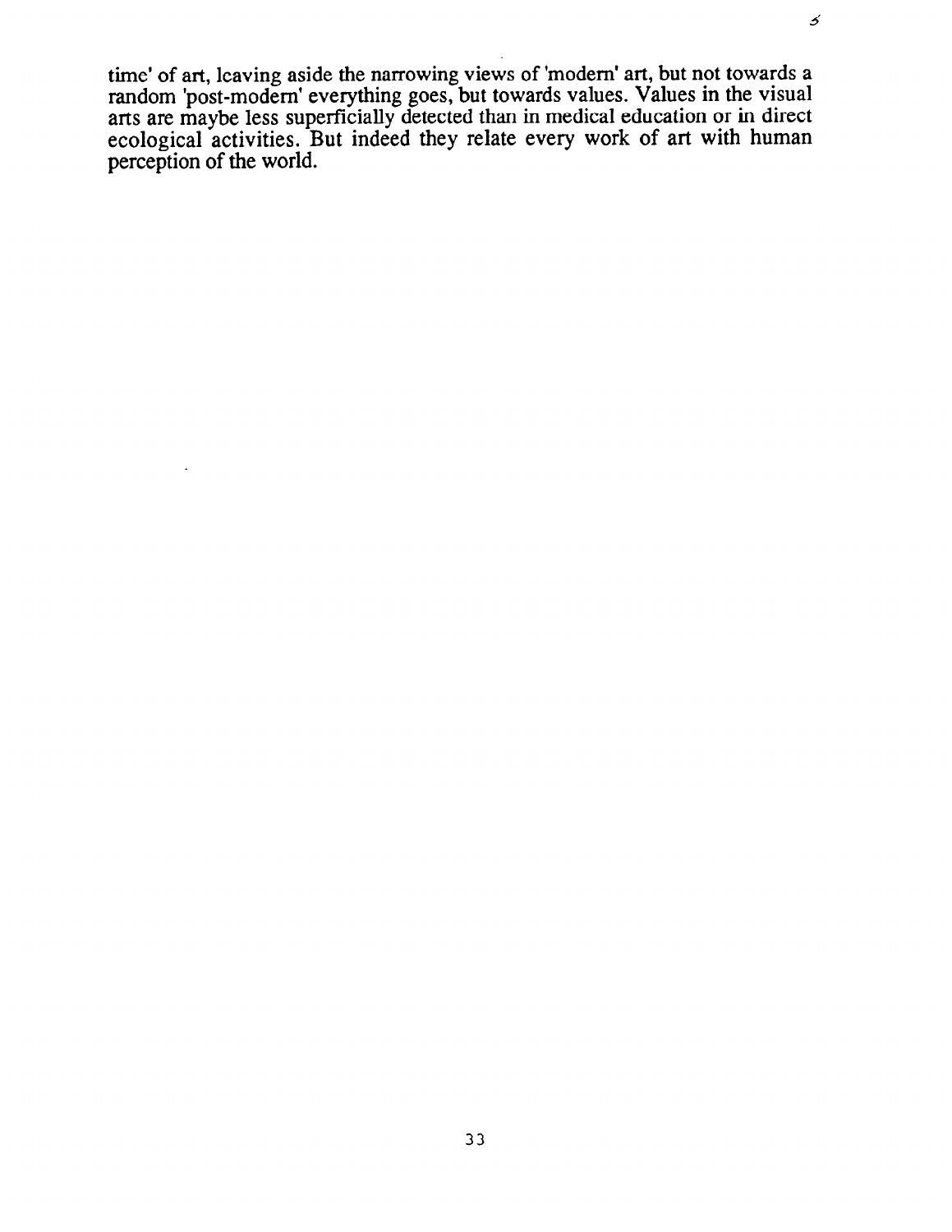# MIRRORS OF THE SUN

### Towards Solar Art - Some Examples - More to follow

### PAUL HOENICH

This artist, born 1907, is a true pioneer in Sun Painting through the use of different reflecting materials. He emigrated to Palestine in 1935. In 1950 he became Professor for experimental art at the Faculty of Architecture at the Technion - Israel Institute of Technology in Haifa. He developed a type of kinetic art with direct use of sunlight from the end of the fifties on.

I suppose he was the first or at least one of the very first to coin the term Robot Art at the beginning of the sixties. The *Robot Picture*, which he developed from 1956 on, is a moving and changing sunlight projection system which repeats itself in a yearly circle. The robot projection, as he says, "makes use of the sun as a fixed lamp and of the planet Earth as a motor moving not a strip of film but rows of reflectors"<sup>1</sup>. The composition depends on the shapes and colours of the reflectors. Colour filters are added to the reflectors to change and determine the ' projected colours. The artist can predetermine ayear's programme in setting up a whole row of reflectors, which will be effective differently during the year.

Besides the Robot Picture Hoenich has created the Robot Painter. Here the individual pictures cannot be foreseen. Besides using sun rays and the Earth's rotation and revolution around the sun, an additional energy source is needed to produce irregural moving pictures. Before turning to more recent solar art works, I may recall Walter Gropius' statement from 1963, in a letter to Hoenich: "I am convinced", wrote the founder of the Bauhaus, "that this is a field of research for the future and will become a true instrument of a new art".

### DALE ELDRED

Other artists working with the Mirrors of the Sun followed. Since the late seventies Kansas City based Dale Eldred, born 1934, did numerous sunlight sculptures throughout the United States and Europe. He regards the human life cycle as being intimately related to sunlight. In his work he uses very large reflectors for the sunlight and projects the light rays partly onto walls and buildings. He deals with the relationship between man, the earth and the sun.

<sup>&</sup>lt;sup>I</sup> P.K. Hoenich, Kinetic Art with Sunlight, Leonardo, Vol. I, Spring 1968, p. 115.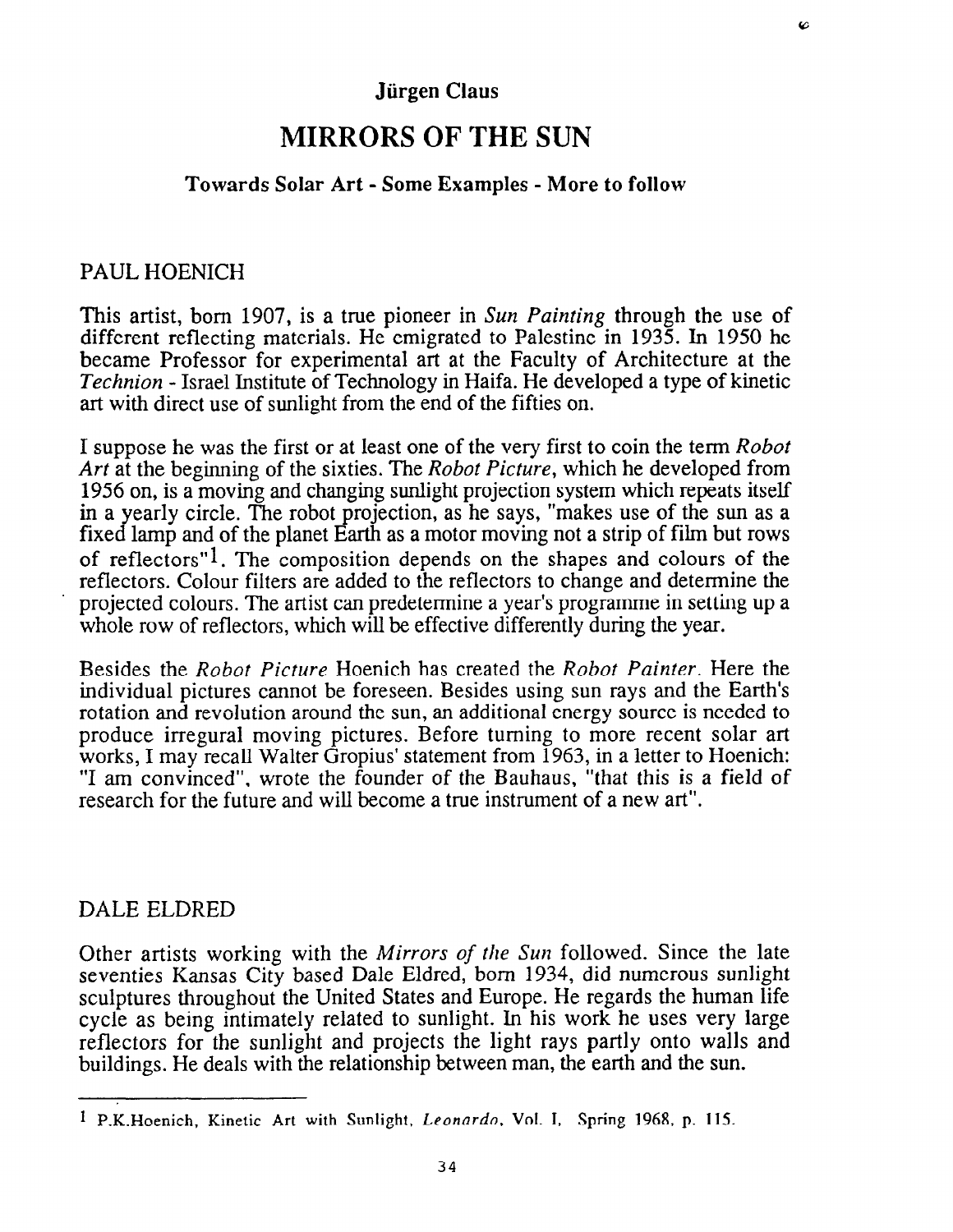In September 1981 he installed a 24 x 16 feet reflective unit on the south bank of the Charles River in Boston, opposite a mirror battery three-quarters of a mile away. When the mirrors are activated by the sun, the five-colour panel glows up as a brilliant temporary picture. As Dale Eldred sees ist: "There is complete nonparticularity in the viewing of such a work, and there is no one 'correct' orientation"<sup>2</sup>. The changes, which photographs show, correspond to a decentralized view of the Planet. There is no 'static' picture of the sun and the solar reflections, as there is no 'static' viewer in the Biosphere.

 $\lambda$ 

Eldred: "What I'm involved in relates to a time incident and to a light incident. You'll se on the back of the mirror boards all the time is set and the far side is the moureceiver. That's a retro-reflective field" 3. The artwork becomes a timefield, an energy field, related to the primary life energy source of our Biosphere. Art approaches a visualization of the cosmic data. What is impressive is the large scale of his outdoor sun structures, as in the case of his reflecting sculpture outside the Nelson-Atkins Museum in Kansas City, 1979.

The use of solar time as a determinant of space becomes evident in many solar art works. We have to add time to our definition of the urban space too. That is where the solar mirror work of Dale Eldred comes into regard and becomes important beyond the aesthetic values of his performances.

### SHAWN BRIXEY

With him we are entering into a transition of cosmological and technological sources. He represents a third generation of artists working with mirroring sun light and cosmical light. Born 1961 in Springfield, Missouri, he was a student with Dale Eldred before he came to the Center for Advanced Visual Studies at the MIT, where he graduated as Master of Science in Visual Arts in 1987. The universe, for him, is a boundless stage and elusive map of our human knowledge. Here are some of the projects, through which he is mapping his vision of the universe.

Photon Voice was an outdoor event for the CAVS/MIT "Desert Sun/Desert Moon" events in the California desert near the small village of Lone Pine, 1986. Light waves were converted into sound waves and back into light waves. The

<sup>&</sup>lt;sup>2</sup> Dale Eldred, Sun Structures, Sky Art Conference '81 catalogue, CAVS/MIT,

Cambridge, Massachusetts 1981, p. 30.

<sup>3</sup> Statement in ars electronica catalogue, Linz 1982, p. 131.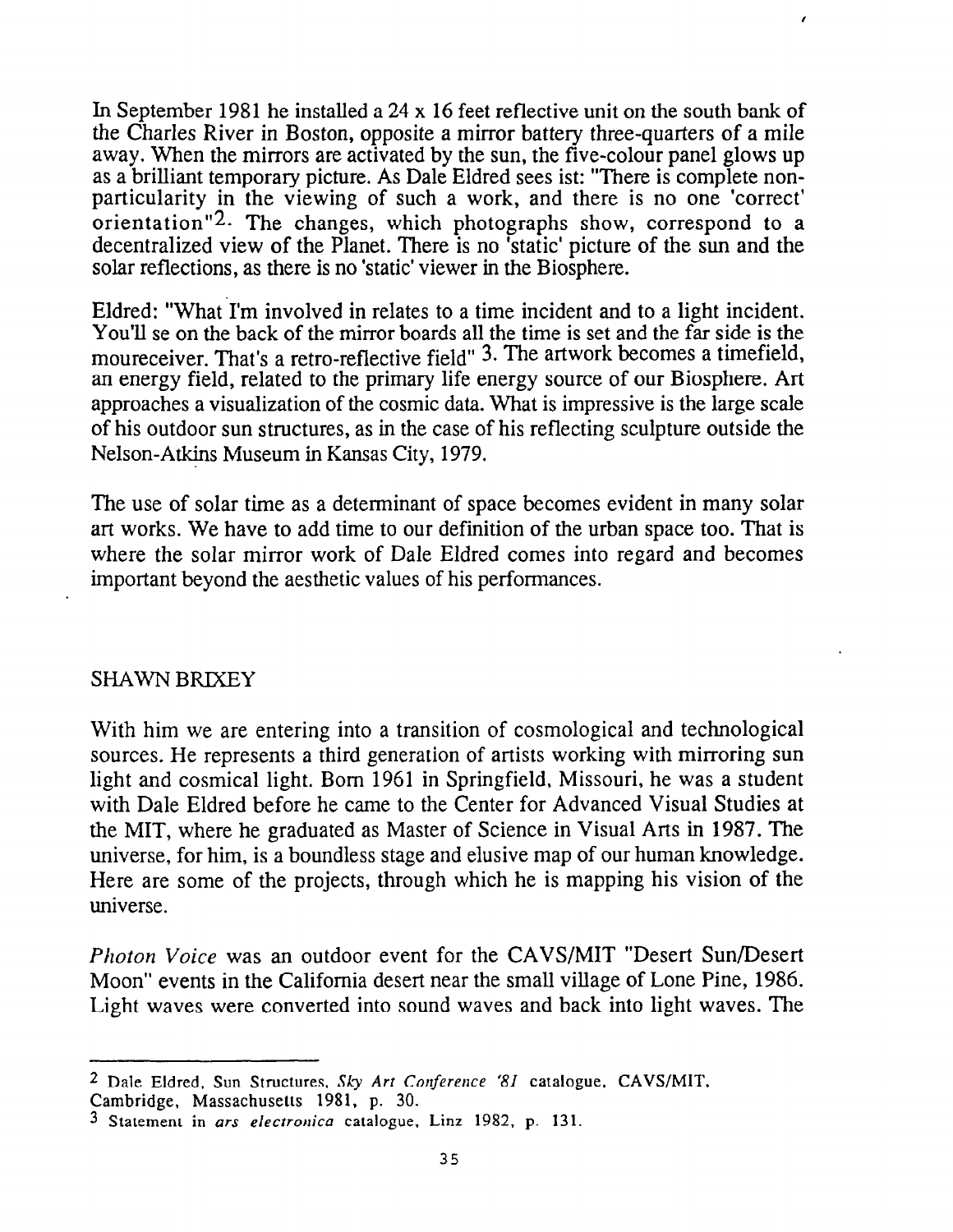mouvement of dancer and choreographer Laura Knott became visible in a glass terminal where her mouvements parallel the mouvements of graphite particles.

 $\epsilon$ 

The central instrumentarium which he developed for *Photon Voice* had been used again for his project Instruments of Material Poetry. The title stems from the idea that his work can be described as poetry, made of expressive interaction of discrete forms of matter and energy. The project design orbits around the radical use of radiation pressure (the kinetic momentum of photons) to construct and animate microscopic events in a vacuum chamber.

From here Brixey went to the Vista Genesis Device. As he told me (in a letter from July 25, 1991): "It is a small noninvasive input-output device, that broadcasts an electromagnetic signal to override the electro-chemical response of the eyes into the optical cortex. By using data from optical and radio telescopes I was able to find astronomical sources (stars) whose signals mimic precisely these modulations. These stars produce a signature that creates a kind of internal aurora borealis of pastel colors and graphic pulsing patterns in the 'mind's eye'. The poetic reality that our brain can have a type of concrete communion with events (light) that occured billions of years before we were bon, punctuates the basic core of my investigations". Even if this goes far beyond the use of solar light in an artwork, it might outline the actual research investigation which is done today by some artists.

## JANET SAAD-COOK

She is the first woman who I'm including into this presentation of solar artists. The reflectors which she is using to beam the sunlight onto walls are made of steel, bronze and optically coated glass. Spreading the sunlight throughout an environment, she wants "to take the cycle of the sun and make it a human experience through art. The cycle", as she says, "is constant, and all of us who have ever lived on the earth have shared that cycle in some way. I believe that connecting with this cycle connects us on some level with each other, beyond any barriers of time"4.

Janet Saad-Cook made numerous trips to the American Southwest to study the way in which prehistoric native Americans marked the sun's passage. These experiences became an integral part of her artistic orientation. Even modem astronomical observatories seemes to her to have an almost sacred fascination. So

<sup>&</sup>lt;sup>4</sup> Janet Saad-Cook, Sun Drawing, Leonardo, Vol.22, No.2, 1989, p.158.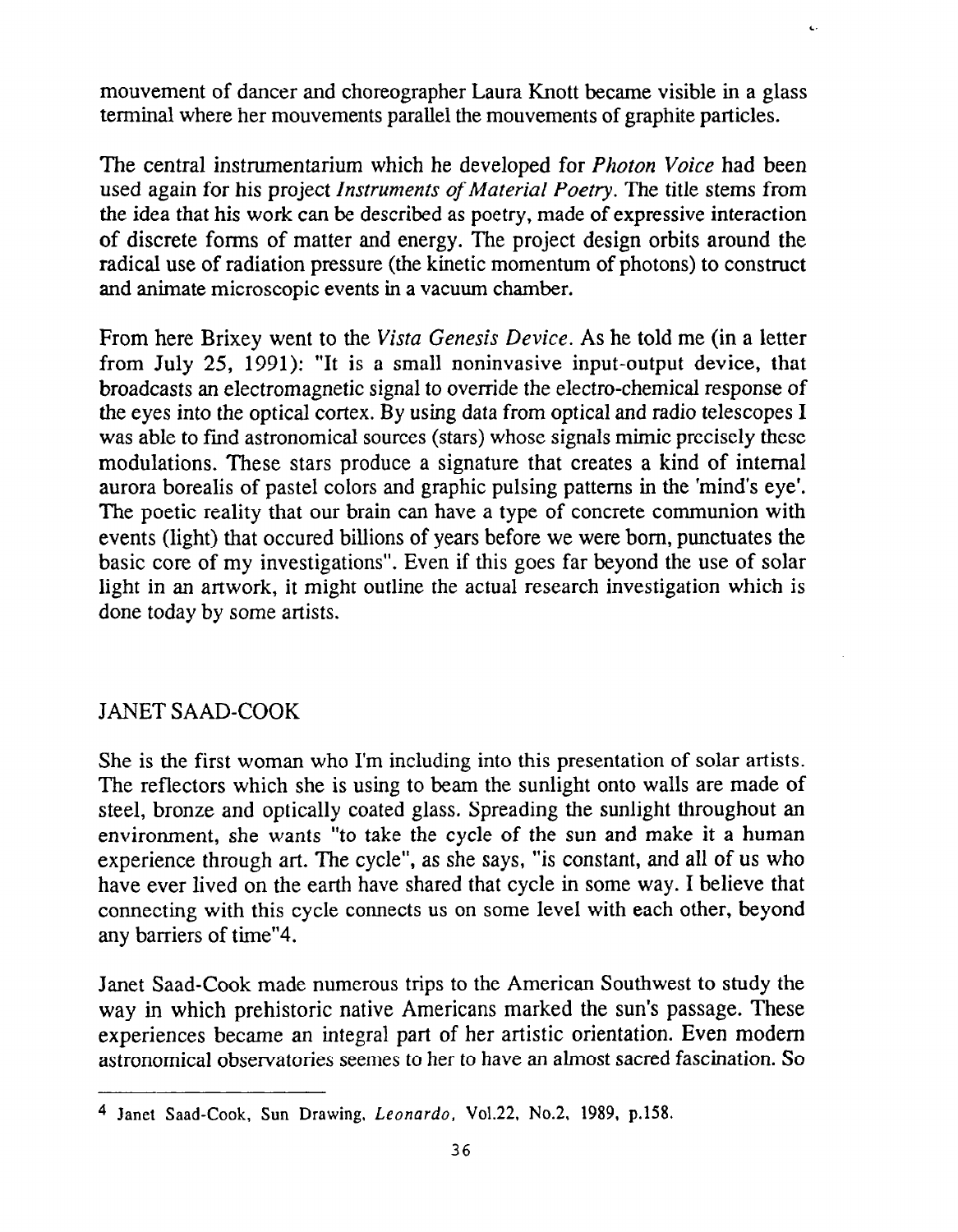she choose the National Radio Astronomy Observatory in Socorro, New Mexico, as the site of her permanent Sun Drawing Project. The model shows a nearly hemispherical shape, 49 ft diameter, 25.5 ft high, with a glass-covered opening through which sunlight enters. The reflectors, about 200 one-foot-square pieces of reflective glass, dielectrically-coated with a thin film of iridescent material, will be standing on an elevated platform located inside.

Janet Saad-Cook's sunlight 'sculptures' are as immaterial as it is said of all the electronically produced screen 'sculptures', but are related intimately to the Earth-Sun dialogue, which is in the very center of the Biosphere understanding.

### PIERRE COMTE

Pierre Comte, who works in Paris, is one of the pioneers of Space Art, for which he developed an aesthetic dialogue both from Earth to space, and to Earth from space. Among his projects seen from space the biggest one is *Horus*, a circle of 24 prismatique structures each of 14 meters lenght. His proposal was to put them together on water, the diameter of the circle being 500 meters. The large structure would be seen from space ships as well as from satellites.

In 1981 he designed first drawings of an art satellite, called Arsat. Together with scientists and technicians he presented Arsat I by the end of 1983. The second step led to the creation of Arsat Helios which took the shape of a rhomb. In all these experiments, which had not been realized, Pierre Comte could anyhow rely on his experience with pneumatic structures, he did in the seventies. The design covered a space of 800 meters diameter and 300 000 square meters. This enormous solar sail was thought to work with what is called photon propulsion. Arsat Symbiose finally, the City of Art in Space, as Comte named it, was designed as a satellite of the third generation.

In looking back to these earlier attempts of Space Art, the artist drew an account of all the problems he met. "When the invention is not a response to an existing need, it can meet with hostility from people in charge of the conventional process or, more generally, with mere apathy. If I introduce a new product, it might also mean that I am hoping to take over part of the market, even if it is a tiny part." Another severe difficulty is, the more one becomes involved in technical problems, one looses credit in the art world. Comte: "For them, at best, I am a kind of mutant without conncection to any artistic family"5

¥,

<sup>5</sup> Pierre Comte, The Arsat Saga, Leonardo, Vol. 26, No. 1, 1993, p. 33.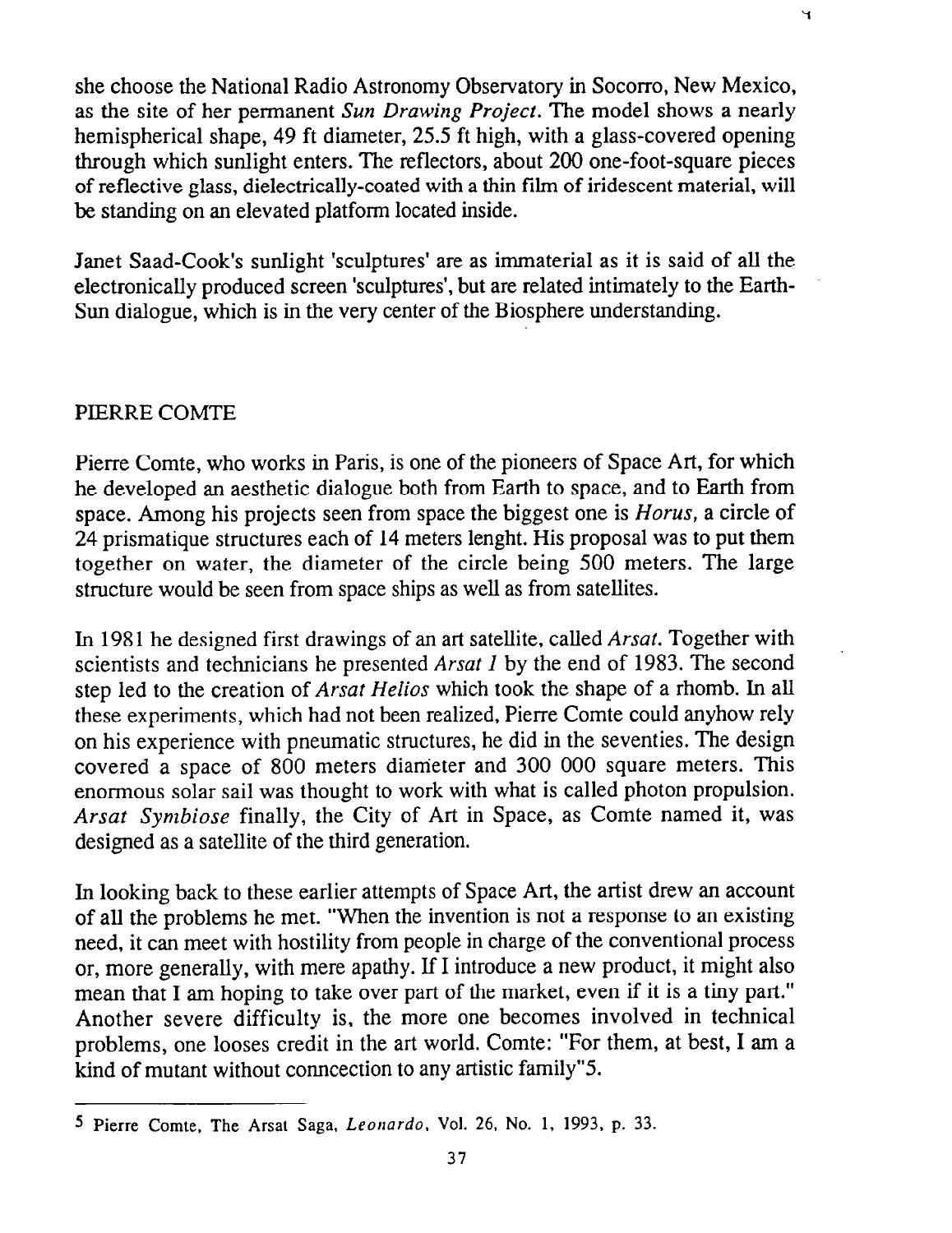Finally, in October 1989, Pierre Comte got the chance to establish Earth Signature, made up of 16 large square sheets made from black polyurethane material, forming a unit of cross and circle - symbols already used in ancient times and codified in the Middle Ages. The total field covered 390 000 square meters on an old airfield in Southern France, next to Plaine de la Crau. Photographs had been taken by a Spot satellite orbiting 830 km above Earth.

In recent years Comte developed his research into two directions: The first one is the project for an entirely artistic satellite, the other one is a technical and scientific program for a Solar Power Station in space that can be launched by existing launch vehicles. It would be a kind of experiment on a smaller scale to eventually launch large solar space power plants. It would unfold in space automatically with its 50-m-diameter parabolic mirror and would transfer about 0.5 Megawatt. As there is controversy about solar power plants in space this model would give some practical advice. Roger Malina, astronomer and art editor, comments on these kinds of space adventures by artists: "Space Art is an essential 'part of extending human civilization into cosmos. Scientists who dismiss artists' proposals as frivolous forget that one of the roles of artists has always been to create markers of human presence"6.

<sup>6</sup> Roger F. Malina, Art in Space, Technology Review, MIT, Cambridge, 3/4,1990, p. 61.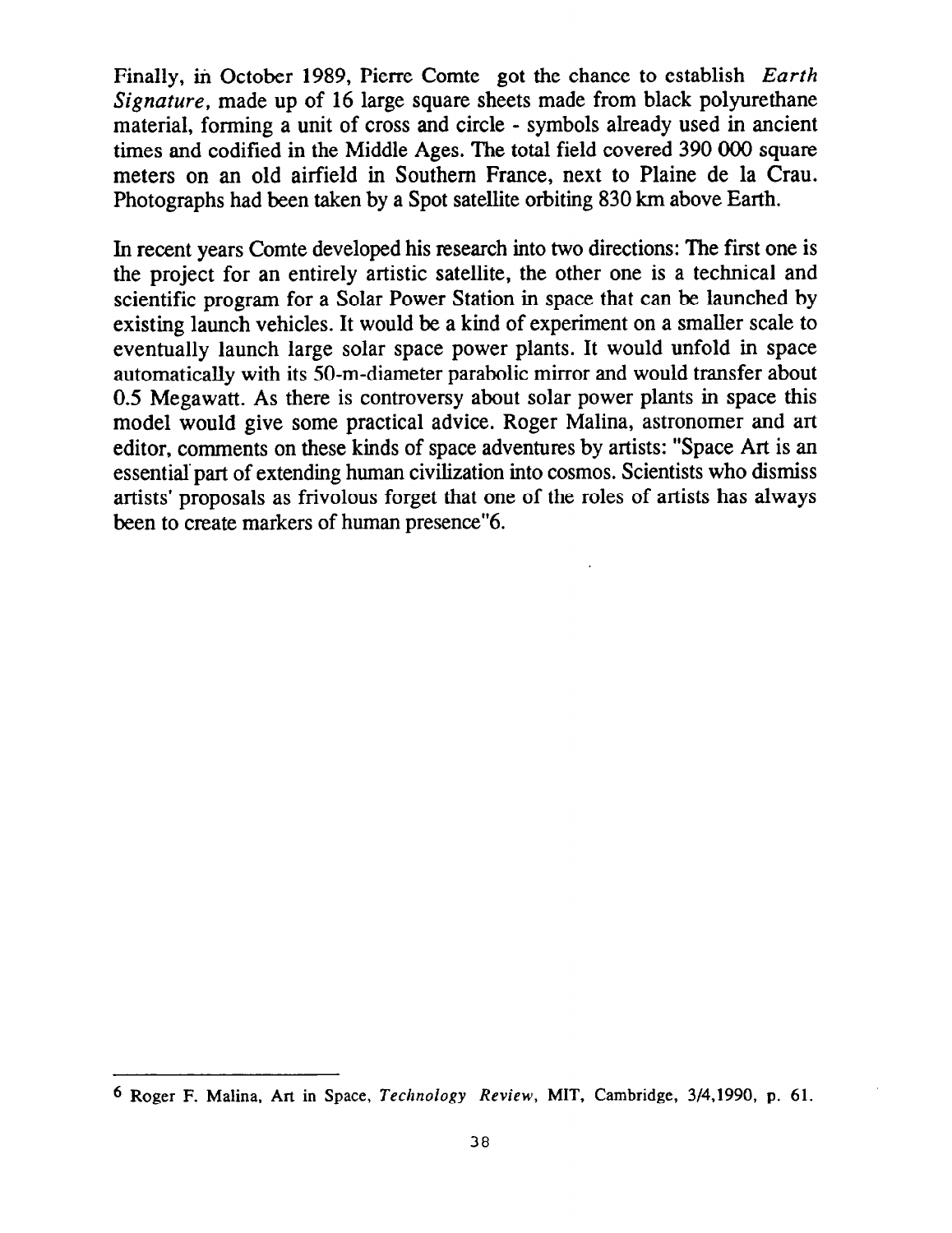## FROM PLANET OCEAN TO SOLART SCULPTURES

## A short overview of some of my environmental art works from 1967 on

My own Solart Sculptures developed from the Planet Ocean Project. The crucial year for this development was 1983. In March 1983 I started my visual notebook, The Ocean Dimension, but soon the study of plankton and photosynthesis led me to cybernetic objects which show alterations when exposed to natural light. As a central grid for my artistic creation I saw the biological, the energetic and the technological dimension. My first project of transforming solar light into energy for art works was born.

In 1983 I participated with my new Solart concept at several international exhibition among them *Electra*, organized by Frank Popper at the City Museum of Modern Art in Paris. I quote from my contribution to the *Electra* catalogue:

"In the second half of the sixties I began developing multimedia spaces using electricity and/or electronics. It felt like installing a 'fluid space' where images from film and slide projections appeared simultaneously. It defied onedimensionality. When I began to work underwater my experiences affected my artistic concepts. By definition, the open space underwater is a 'natural' multidimensional area. Electricity and/or electronics were used as extensions of human sensory organs. Light was as important as was underwater acoustics, both related to the physiological reactions of man.

In my new project, Sun Sculptures, I am using sun energy to produce electricity underwater... Electricity brings light into the 24-hour-circle of light blue - dark blue - darkness of the natural Planet Ocean." (1983)

Different Forms of light had been used before in my underwater art events. When we made the film Planet Ocean in 1979 at Long Island, Bahamas, one of the key elements of the film, which had been commissioned by the biggest European Television Station, WDR Cologne, was a bright, glowing ball of fire sinking to the ocean bed. Like a star falling into the sea or a message from outer space. The film turns next to a large cocoon held by six female divers. A diver in the centre of the cocoon frees himself with a burning flare and moves up to the surface of the ocean.

Other parts of my Planet Ocean art events included divers with silvery shining 'stars' mirroring sunlight as it penetrates to a depth of about 12 meters. The late afternoon we added, to the sunlight, a set of artificial underwater lights. Quoting from my script: "Stars found beneath the glass plane of the ocean. A garden of stars planted in the water. We have placed them in the artificial solar system of our floodlights. Now they reflect." (1979)

.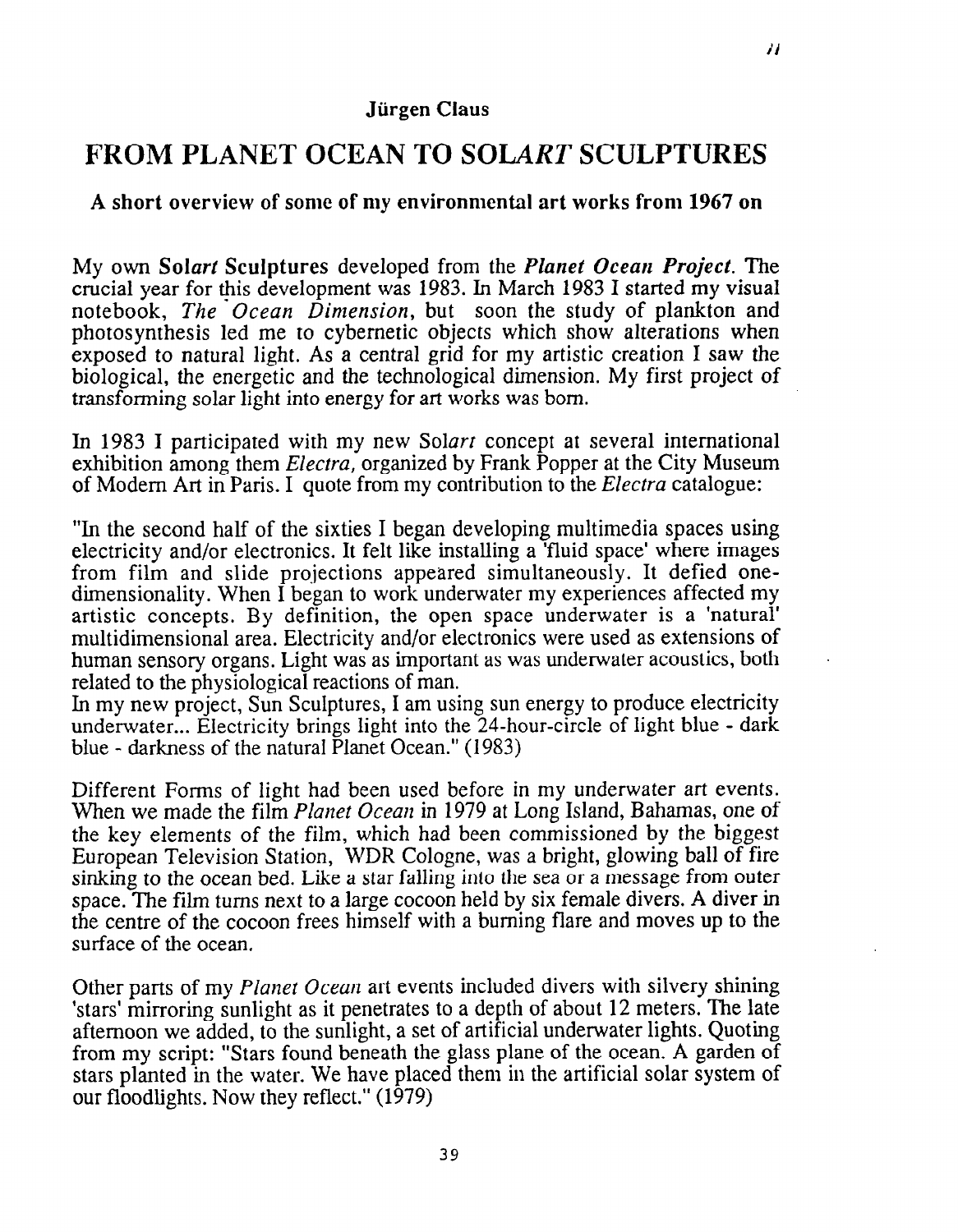My artistic and environmental investigations of the Planet Ocean Project. started around 1967 and lasted for about 15 years. The shearing force which I experienced from diving in many parts of the world inspired my paintings, drawings, visions and several publications, among them my book Planet Ocean - Art & Environmental Research Underwater, 1972. Solar Energy was already in the very heart of my Ocean Architectures drawings from the early seventies on. In addition to this, decentralized energy supply came to my attention by practical use. The need of energy for recharging batteries on remote diving places like tropical islands, without traditional resources of energy, lead us to the application of small solar power stations. Later on I began to propose larger photovoltaic panels on top of the water to give electricity and light to underwater structures. The Sun Pyramid, for which I developed several versions, was an outcome of these structures. Other forms included light tubes and light spheres in the water.

 $\overline{1}$ 

When I devoted more time to the creation of Solart Sculptures from 1983 on, I included the Sun Pyramid in exhibitions like Art and Technology, which I organized in the German Ministry for Research and Technology in Bonn, 1984. The separation of an outdoor solar supply station (from Siemens Company) and an indoor light sculpture was a transitional form, leading towards sculptures which integrate the aesthetics and the solar technology. Several of these tree-like sculptures had been constructed as models, exhibited and included in videotapes which I made with Vin Grabill (University of Maryland) and others.

Solart Sculptures are vertical constructions with a height of approximately 30 meters in their final stage. Their wings would be furnished with solar cells and ideally follow the position of the sun. (But this includes a loss of energy for the tracking, as we know.) Just to give a very general idea of the technical side of these sculptures, let's focus on four big wings, each 3 x 5 meters, i.e. 15 square meters each. The total amount of solar resources would be 60 square meters. Given the reference system of 1 kW per square meter as the nominal power we could count on 60 kW available, provided that we have full sunshine and a surface perpendicular to the sun.

What I have called a *Solart Expert System* is part of the preparatory work and will serve as 'brain' for Solart Sculptures. The sculptures are designed to receive natural light and transform it into energy - the principle of photosynthesis. So this bioapparatus follows the path of the "solid-state quantum-molecular miracle which involes dropping a photon of sunlight into a molecular device that will kick out an electron capable of energetically participating in the life of a cell," as Terence McKenna wrote. 1

The Solart Sculptures are energy banks as well as being part of an energy network. They are based on ecological systems, putting art back into the environment: Solar Art. These sculptures are, in a true and real sense, responsive, environmental, enhanced-dimensional, energy-transforming systems. They require

<sup>1</sup> Terence McKenna, "Plan Plant Planet", Whole Earth Review, No.64, Fall 1989. p.5.